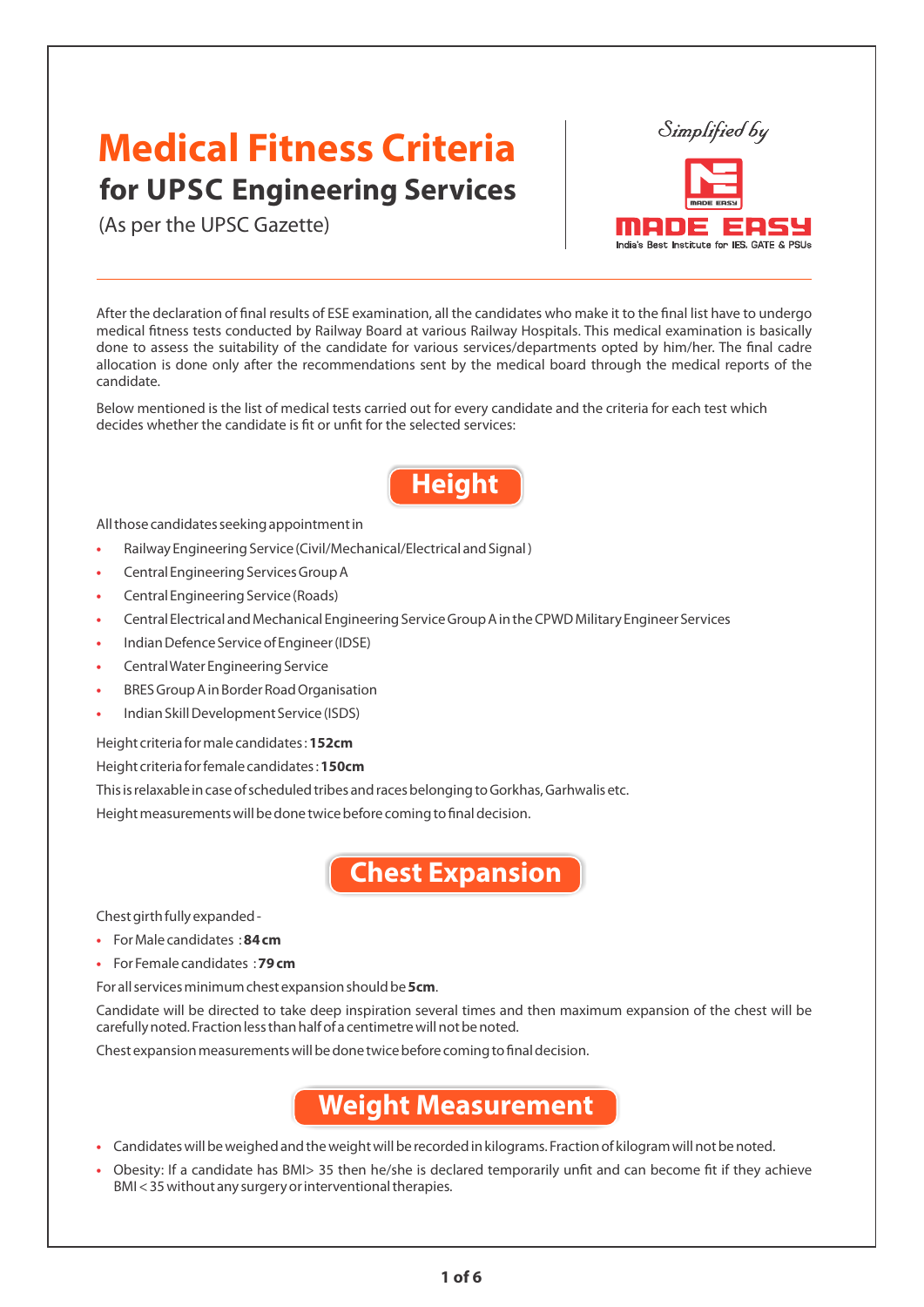### **Eye Sight Test**

Eye sight test results will be recorded based on two tests:

- **General Examination :**This will be done to detect any unhealthy conditions of eye, eyelids or contiguous structure which can render the candidate unfit in future.
- **Visual Acuity :** Under this there will be two tests, one for Distant Vision and other for Near Vision. The standards for distant vision and near vision with or without glasses are as follows:

|                                                                                                                                                                                                                                                                                                                                                                                                                                                                                                                                                                                                                                                                                                                                                                                  | <b>Distant Vision</b> |                   | <b>Near Vision</b> |                   |  |  |  |
|----------------------------------------------------------------------------------------------------------------------------------------------------------------------------------------------------------------------------------------------------------------------------------------------------------------------------------------------------------------------------------------------------------------------------------------------------------------------------------------------------------------------------------------------------------------------------------------------------------------------------------------------------------------------------------------------------------------------------------------------------------------------------------|-----------------------|-------------------|--------------------|-------------------|--|--|--|
| Service                                                                                                                                                                                                                                                                                                                                                                                                                                                                                                                                                                                                                                                                                                                                                                          | <b>Better Eye</b>     | Worse             | <b>Better Eye</b>  | Worse             |  |  |  |
|                                                                                                                                                                                                                                                                                                                                                                                                                                                                                                                                                                                                                                                                                                                                                                                  | (Corrected Vision)    | Eye               | (Corrected Vision) | Eye               |  |  |  |
| <b>A. For Technical Services</b>                                                                                                                                                                                                                                                                                                                                                                                                                                                                                                                                                                                                                                                                                                                                                 |                       |                   |                    |                   |  |  |  |
| Railway Engineering Service (Civil/Mech./Electrical and Signal)                                                                                                                                                                                                                                                                                                                                                                                                                                                                                                                                                                                                                                                                                                                  | *6/6 or *6/9          | *6/12 or *6/9     | $^*$ J/I           | $  \mathcal{L}^*$ |  |  |  |
| Central Engineering Services Group A<br>٠<br>Central Electrical and Mechanical Engineering Service Group A<br>٠<br>Central Water Engineering Service Group A<br>٠<br>Central Power Engineering Service (Gr A and Gr B)<br>Central Engineering Service (Roads) Group A<br>٠<br>Indian Radio Regulatory Service Group A<br>٠<br>Indian Telecommunication Service Group A<br>Junior Telecom Officer (General Central Service Gr. B Gazetted)<br>Assistant Executive Engineer in P&T Building Works Gr. A Service<br>٠<br>Indian Naval Armament Service<br>Indian Naval Stores Service<br>Indian Ordnance Factory Service Group A<br>Survey of India, Group A service<br>٠<br>Defence Aeronautical Quality Assurance Service (DAQAS)<br>Indian Skill Development Service (ISDS)<br>٠ | $*6/6$ or $*6/9$      | $*6/12$ or $*6/9$ | $^*$ J/I           | $*J/II$           |  |  |  |
| Indian Defence Service of Engineer (IDSE)<br>٠<br>Assistant Executive Engineer (QS & C) in Military Engineer<br>٠<br>Service (MES) Cadre<br>BRES Group A in Border Road Organisation<br>٠<br>• Assistant Executive Engineer (Group A) in the Corps of EME<br>Military Engineer Service Group A                                                                                                                                                                                                                                                                                                                                                                                                                                                                                   | $*6/6$ or $*6/9$      | $*6/18$ or $*6/9$ | $^*$ J/I           | $*J/II$           |  |  |  |

#### **For technical services :**

**•** The total amount of Myopia (including cylindrical and spherical) shall not exceed 6D.

**•** The total amount of Hypermetropia (including the cylinder) shall not exceed 4D.

If in case candidate has myopia and hypermetropia more than the above mentioned limits then candidate is unfit for the technical services. And, such candidates will be forwarded to special medical board for consideration if they are fit for non technical services.

| <b>B. For Non-Technical Services</b>                                                   |        |         |        |         |
|----------------------------------------------------------------------------------------|--------|---------|--------|---------|
| • Geological Survey of India Group A Service<br>Indian Railway Store Services, Group A | $*6/9$ | $*6/12$ | $*J/I$ | $*J/II$ |

\*6/6 - where one can read a certain line of letters from a distance of six feet.

6/9 - vision can only read a line at six feet that a normal individual could read at nine feet.

6/12 - vision can only read a line at six feet that a normal individual could read at twelve feet.

To evaluate near vision, the eye doctor may use a small hand-held card called a Jaeger eye chart. A Jaeger eye chart contains several blocks of successively smaller text, generally ranging in size from J10 (large print) to J1 (very small print).The type scale on a modern Jaeger eye chart usually ranges from J10 (approximately 14-point type for Times New Roman font) to J1 (approximately 3-point type, Times New Roman).

- **NOTE:** 1. In case a candidate has higher myopia then it will be referred to three Ophthalmologists to examine whether it is Pathological Myopia or not. In every case of Myopia Fundus examination will be carried out to ensure the condition is not progressive and will not affect the efficiency of the candidate in future.
	- 2. Candidates with Intra Ocular lens i.e. the lens that is implanted in eye as a treatment of myopia and Implanted Contact Lenses (ICL) will be disqualified from all the services.
	- 3. In cases of **Radial Keratotomy/Laser Correction (Lasik)** may be permitted subjected to examination by Special Ophthalmic Board, if and only if the bed of the cornea is not less than 425 micron (including flap) on Pachymetry.
		- The surgery should be atleast 1 year old. During the medical test candidate is not allowed to wear contact lenses.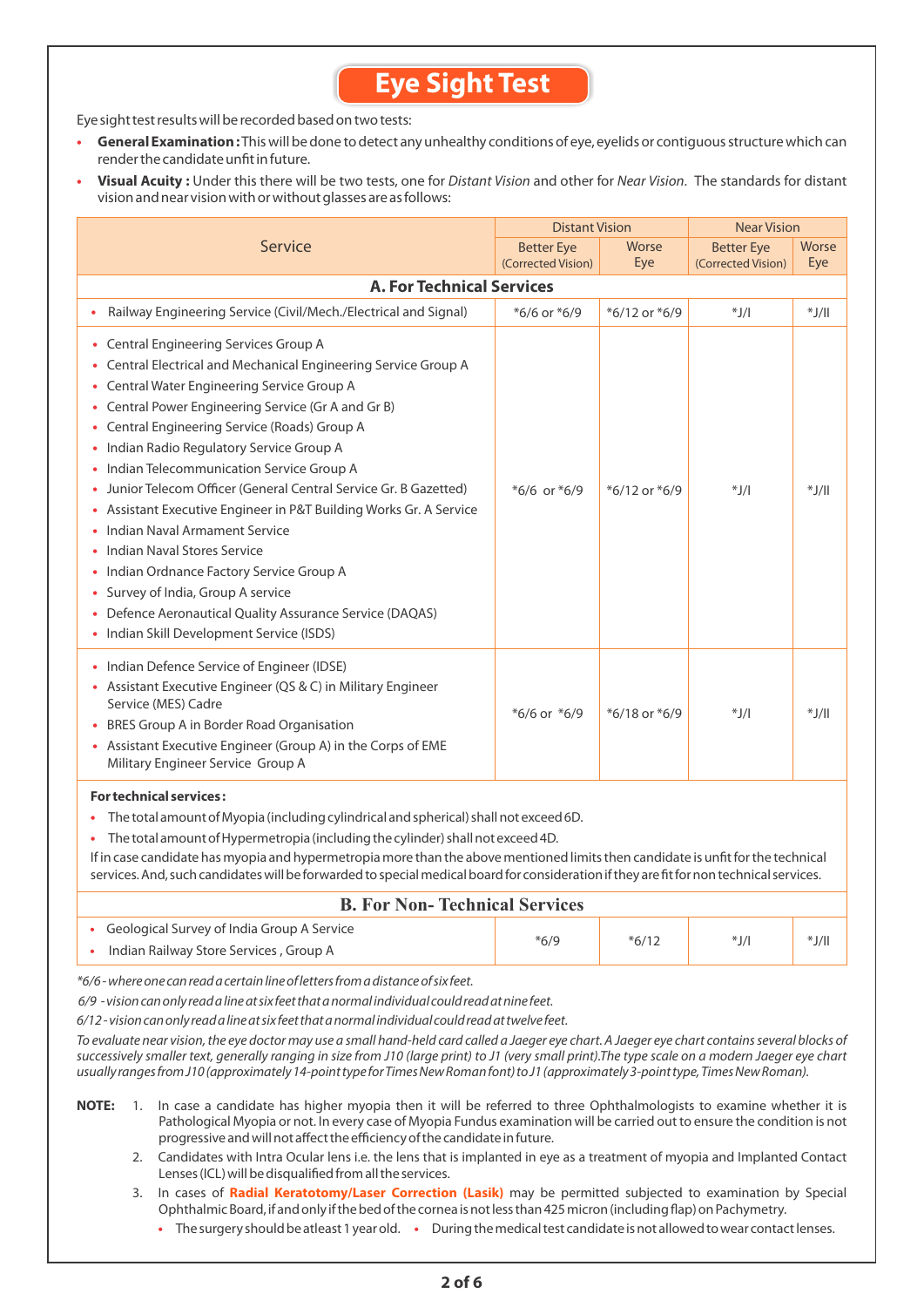# **Colour Blindness**

This is done by response of recognition (without hesitation) of Red, Green and Yellow colours. This is done by Ishihara's plates shown in good light and by Edrige Green's Lantern.

Colour perception can be classified in two categories depending on the size of aperture and exposure time:

- Higher grade of colour perception
- Lower grade of colour perception

| Grade                                       | Higher grade of colour perception | Lower grade of colour perception |
|---------------------------------------------|-----------------------------------|----------------------------------|
| Distance between the lamp and the candidate | 16 feet                           | 16 feet                          |
| Size of aperture                            | 3 mm                              | 13 mm                            |
| Time of Exposure                            | 5 second                          | 5 second                         |

#### **Technical Services or posts requiring Higher Grade Colour Perception :**

- Railway Engineering Service (Civil/Mechanical/Electrical and Signal )
- Indian Defence Service of Engineer (IDSE)
- Central Engineering Service (Roads)
- Central Power Engineering Service (Gr A and Gr B)
- Assistant Executive Engineer (Group A) in the Corps of EME
- BRES Group A in Border Road Organisation
- Survey of India , Group A Service
- Assistant Executive Engineer (QS & C) in Military Engineer Service (MES) Cadre

#### **Technical Services or posts requiring Lower Grade Colour Perception :**

- Central Engineering Services Group A
- Central Electrical and Mechanical Engineering Service
- Indian Naval Armament Service
- Indian Naval Stores Service
- Indian Ordnance Factory Service
- Central Water Engineering Service
- Indian Radio Regulatory Service Group A
- Geological Survey of India Group A Service
- Assistant Executive Engineer in P&T Building Works Group A Service
- Defence Aeronautical Quality Assurance Service (DAQAS)
- Indian Skill Development Service (ISDS)

#### **Services for which Colour Perception is NOT required :**

- Indian Telecommunication Service Group A
- Junior Telecom Officer (General Central Service Group B Gazetted, Non Ministerial)
- Indian Railway Store Service , Group A

**Note :** During the medical test candidate is not allowed to wear contact lenses.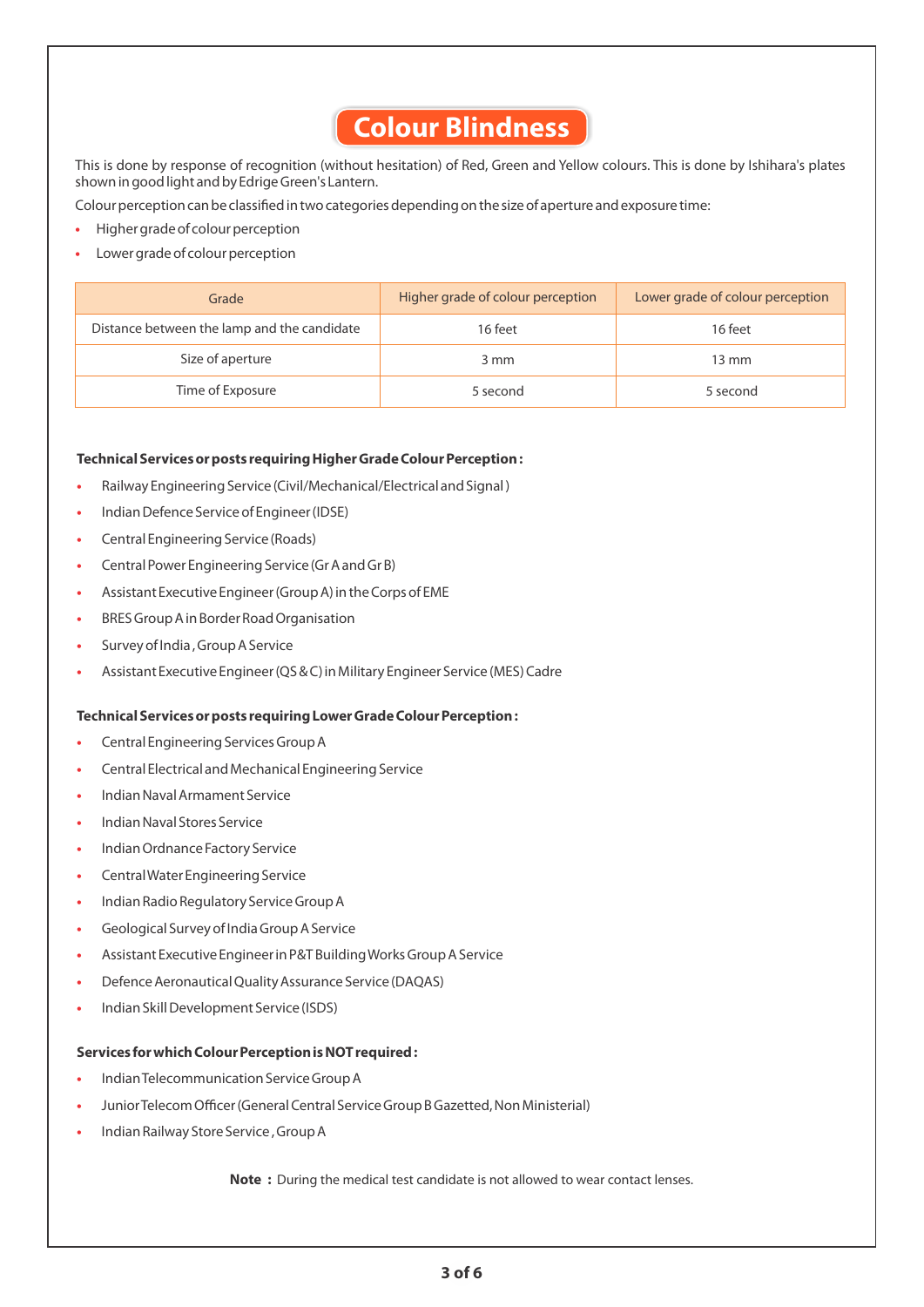## **Field of Vision**

Confrontation test will be used to test the field of vision i.e. the area a candidate can see when eyes are fixed in one position.

In the confrontation test the candidate must cover one eye with hand and read the text shown by the examiner.

- For moving test, usually examiner starts from outside with 180 degree visual field and slowly positioning it to centre.
- For stationary test, examiner holds up a certain number of fingers and asks the candidate the correct number.

## **Night Blindness**

Night blindness is not tested as a routine but only in special cases medical board will be given discretion to carry rough test. In this test candidate's visual acuity is recorded in reduced illumination or candidate is asked to recognise objects in darkened room after he/she has been there for 20-30minutes.

- For Central Engineering Services (Roads) candidates may be required to pass night blindness test in addition to colour blindness test.
- For Survey of India Group A services candidate may be required to pass 'Stereoscopic Fusion Test ' also.

'Stereo'- meaning solid and 'opsis' meaning appearance is a term that is most often used to refer to the perception of depth and 3-dimensional structure obtained on the basis of visual information deriving from two eyes by individuals with normally developed binocular vision.

**Note :** During the medical test candidate is not allowed to wear contact lenses.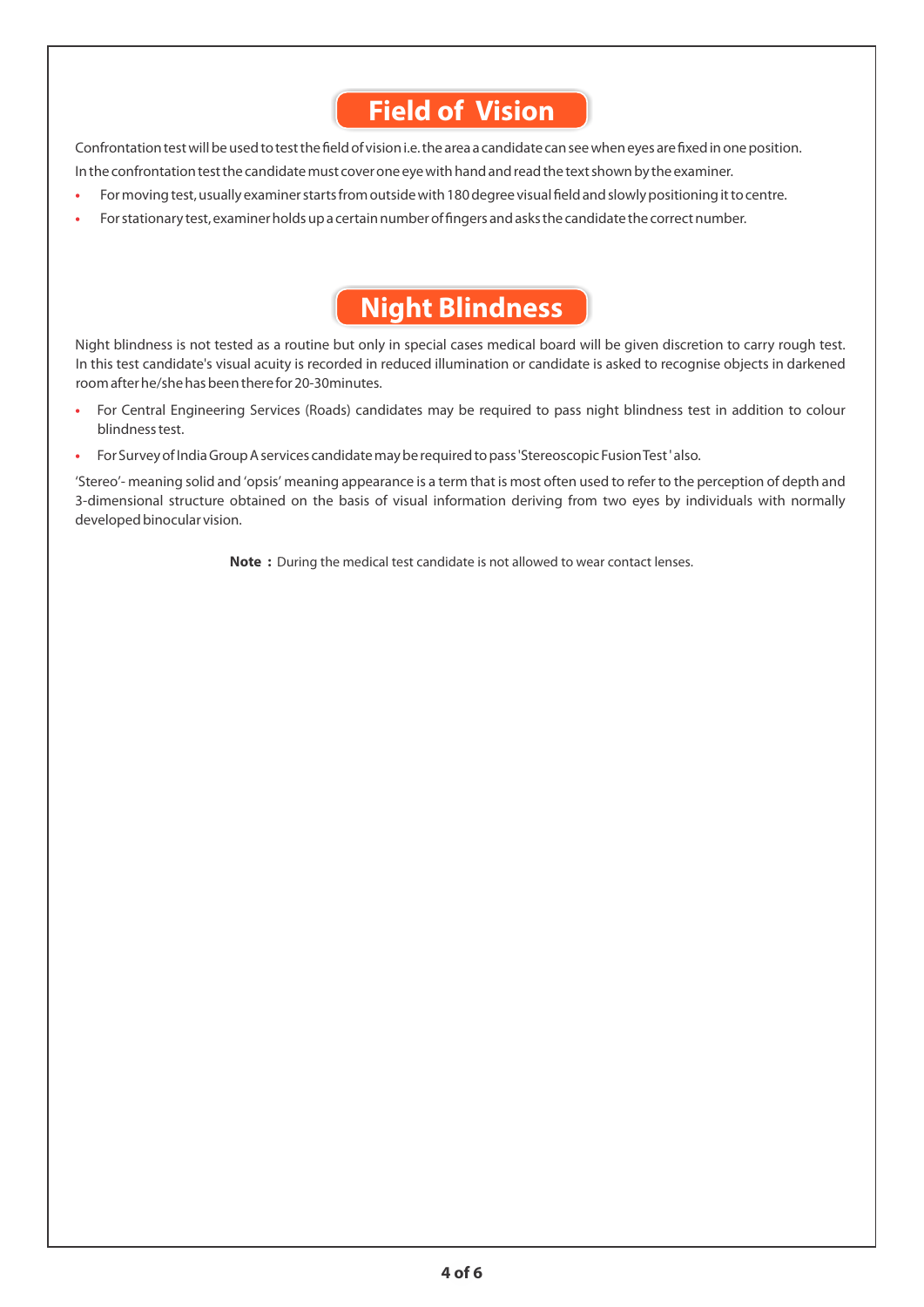# **Hearing Disorder**

| Marked or total deafness in one ear, other being normal                                               | If the deafness is up to 30 decibels in higher frequency -<br>Fit for non technical jobs                                                                                                                                   |
|-------------------------------------------------------------------------------------------------------|----------------------------------------------------------------------------------------------------------------------------------------------------------------------------------------------------------------------------|
| Perceptive deafness in both ears in which<br>some improvement is possible by a hearing aid            | If deafness is up to 30 decibels in speech frequencies of 1000-4000,<br>Fit in respect of both technical and non-technical jobs                                                                                            |
|                                                                                                       | (i) One ear normal; other ear perforation of tympanic membrane*<br>present-temporarily unfit.<br>Under improved conditions of ear surgery a candidate with<br>marginal or other perforation in both ears should be given a |
| Perforation of tympanic membrane<br>of central or marginal type                                       | chance by declaring him temporarily unfit.<br>*Tympanic Membrane is commonly known as ear drum.                                                                                                                            |
|                                                                                                       | (ii) Since all marginal/attic*perforations are unsafe, they are<br>temporarily unfit whether present in one or both ears.                                                                                                  |
|                                                                                                       | Post surgery if candidate is able to hear 30 decibels or better then<br>he will be considered.                                                                                                                             |
|                                                                                                       | *Marginal Perforation means perforation occurring at the margin of<br>ear drum.                                                                                                                                            |
|                                                                                                       | Attic Perforation means perforation occurring on the superior part of<br>the ear drum                                                                                                                                      |
|                                                                                                       | (iii) Central Perforation both ears - Temporarily Unfit                                                                                                                                                                    |
|                                                                                                       | (i) Either ear normal hearing, other ear with mastoid cavity -fit for<br>both technical and non-technical jobs.                                                                                                            |
| Ears with mastoid cavity sub-normal<br>hearing on one or both sides                                   | (ii) Mastoid cavity both sides-                                                                                                                                                                                            |
|                                                                                                       | Unfit for technical jobs.<br>٠                                                                                                                                                                                             |
|                                                                                                       | Fit for non-technical jobs if hearing improves to 30 decibels in<br>$\bullet$<br>either ear with or without hearing aid.                                                                                                   |
| Persistently discharging ear-operated/unoperated                                                      | Temporarily unfit for both technical and non-technical jobs.                                                                                                                                                               |
| Chronic inflammatory/allergic                                                                         | Decision will be taken depending on the individual case. If deviated<br>nasal septum* is present then candidate will be temporarily unfit.                                                                                 |
| conditions of nose with or without bony<br>deformities of nasal septum                                | *Deviated Nasal Septum - the bone and cartilage that divide the nasal<br>cavity of the nose in half-is significantly off center, or crooked, making<br>breathing difficult.                                                |
| Chronic inflammatory conditions of tonsils<br>and /or larynx                                          | Chronic inflammatory conditions of tonsils and/or larynx. - Fit.<br>(ii) Hoarseness of voice of severe degree if present - temporarily unfit                                                                               |
|                                                                                                       |                                                                                                                                                                                                                            |
| Benign or locally malignant tumours of the<br>ear, nose, or throat                                    | Benign tumours- temporarily unfit can be fit after successful<br>(i)<br>surgery/treatment                                                                                                                                  |
|                                                                                                       | (ii) Malignant Tumours - Unfit                                                                                                                                                                                             |
| *Otosclerosis<br>*Otosclerosis is the abnormal growth of bone in<br>ears which leads to hearing loss. | If the hearing is within 30 decibels after the operation or<br>with the help of hearing aid-Fit.                                                                                                                           |
| Congenital defects of ear, nose, or throat                                                            | If not associated with functions-Fit<br>$($  )                                                                                                                                                                             |
|                                                                                                       | (ii) Stuttering* of severe degree-Unfit                                                                                                                                                                                    |
|                                                                                                       | *Stuttering is also known as stammering is a speech disorder where<br>involuntary repetitions of words/sounds take place.                                                                                                  |
| Nasal Polyp                                                                                           | Nasal Polyps are temporarily unfit and can be made fit after<br>successful completion of treatment/surgery.                                                                                                                |